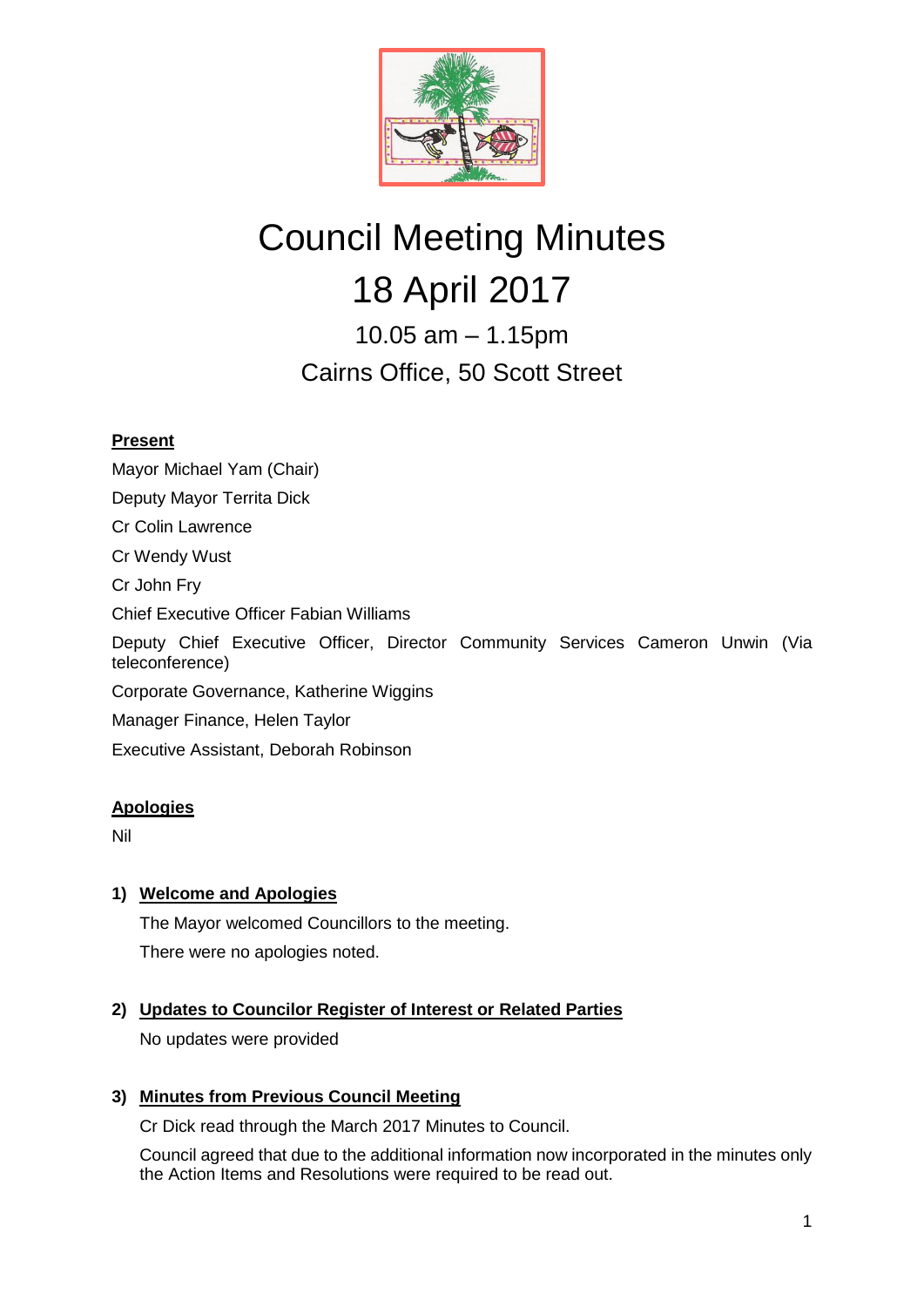10.10am - Deputy Chief Executive Officer, Director Community Services Cameron Unwin dialed in via teleconference.

## **RESOLUTION**

#### **Minutes for March 2017 Council Meeting**

That the minutes of the March 2017 Council meeting be adopted as true and accurate.

#### **Moved Cr Fry Seconded Cr Lawrence**

#### **MOTION CARRIED**

## **4) Action Items from Previous Council Meeting**

The CEO provided an update on the Action Items from the previous meeting. Updates as below:

- Update Action Item 1 23/03/16 follow-up The Mayor stated that it was important for a community meeting to be held to discuss Katter leases and other Council business. The group agreed that the last week of May would be suitable for a Community Meeting to be held, either on a Monday or Tuesday.
- Update Action Item 2 23/3/16 follow-up CEO to formalise community information session with Tracy Board in the next two weeks.
- Update Action Item 3 23/3/16 follow-up Rates and levies costs to be explained to lease holders during community meeting.
- Update Action Item 5 23/3/16 follow-up CEO advised that if a staff member needed to take extended leave they would need to contact Council to advise on the length of time they expected to be on leave. Positions may be filled by temporary or contract staff. Action to be closed out by next council meeting.

# **5) Departmental Updates**

#### a) Office of the CEO

The CEO presented his April Departmental report. The CEO stated that this week Councillors will be attending a Planning and Training week in Cairns. On Tuesday (today) after the Council meeting council will be discussing the 2017/2018 Budget and Operational Plan to gain Council's thoughts on the direction of Council over the next year. The CEO also stated that during the week they will also be discussing the long-term 5 year Corporate Plan strategy and Corporate Structure.

The CEO further stated that on Wednesday Councillors will be attending the Elected Member Update LGAQ day from 8.00am – 5.00pm at Cairns Novotel Hotel and Resort, 122 Lake Street, Cairns. On Thursday a session will be held by the Department of Local Government Infrastructure and Planning (DILGP) at Council Office, 50 Scott Street, on Councillors and Senior Staff Role and Responsibilities.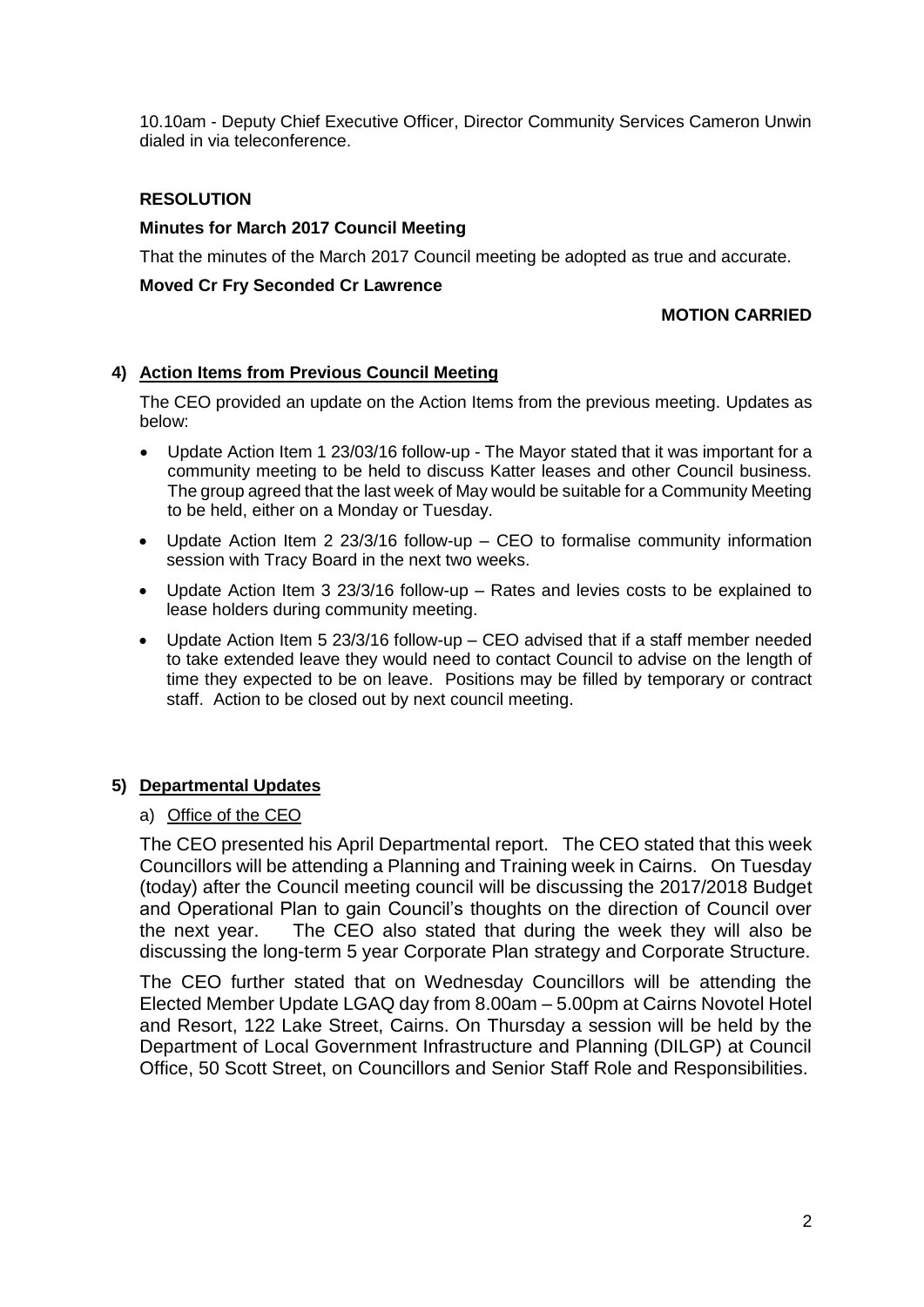# Queensland Audit Office – 2015-2016

The CEO commented that now Council's Financial Statements for 2015-2016 have now been signed off staff are working with the Queensland Audit Office (QAO) to progress the finalization of our 2016-2017 statements. The QAO will be visiting the Kowanyama office and facilities on the  $26<sup>th</sup>$ ,  $27<sup>th</sup>$  and  $28<sup>th</sup>$  April to observe operations and request key documents such as procedures and financial transactions. The QAO will then visit the Cairns Office on the  $2^{nd}$ ,  $3^{rd}$  and  $4^{th}$  May.

# Valuations

The CEO stated that valuers visited Kowanyama the week of the 3 April 2017 to sight Council's Buildings, Roads, Water and Sewerage infrastructure assets. The valuers are currently finalising their report.

## Internal Audit

The CEO stated that as per the Local Government Regulation for each financial year, a local government must undertake the following internal audit tasks *(these are in addition to the External Audit)*:

- (a) prepare an internal audit plan
- (b) carry out an internal audit
- (c) prepare a progress report for the internal audit
- (d) assess compliance with the internal audit plan

An internal audit plan is a document that states the way in which the operational risks have been evaluated; the most significant operational risks identified from the evaluation; and the control measures that the local government has adopted, or is to adopt, to manage the most significant operational risks.

Council has engaged Pacifica to undertake Council's Internal Audit duties. Pacifica have finalised the Internal Audit Plan for Council as attached at **Attachment 1**. Pacifica will initially be focusing on Cash handling – Council businesses/enterprises and Fraud & Ethical Conduct Review (including Fraud Risk Assessment). Pacifica will be visiting the Kowanyama and Cairns Council office in May 2017 to undertake the audit.

# Oriners and Sefton Savanna Burning

The CEO stated that Council have reengaged Aboriginal Carbon Fund Limited (ACFL) to manage the project from March 2017 to 28 February 2018. The contract and project details is provided at **Attachment 2** for information.

## Health Services

The CEO also stated that he is currently working with Queensland Health and other service providers to develop a health strategy for Kowanyama to further improve the facilities, services and programs. Once the strategy has been drafted it will be presented to Council for comment.

# b) Finance Manager

The Finance Manager presented the finance report for the month of March and gave an overview as follows: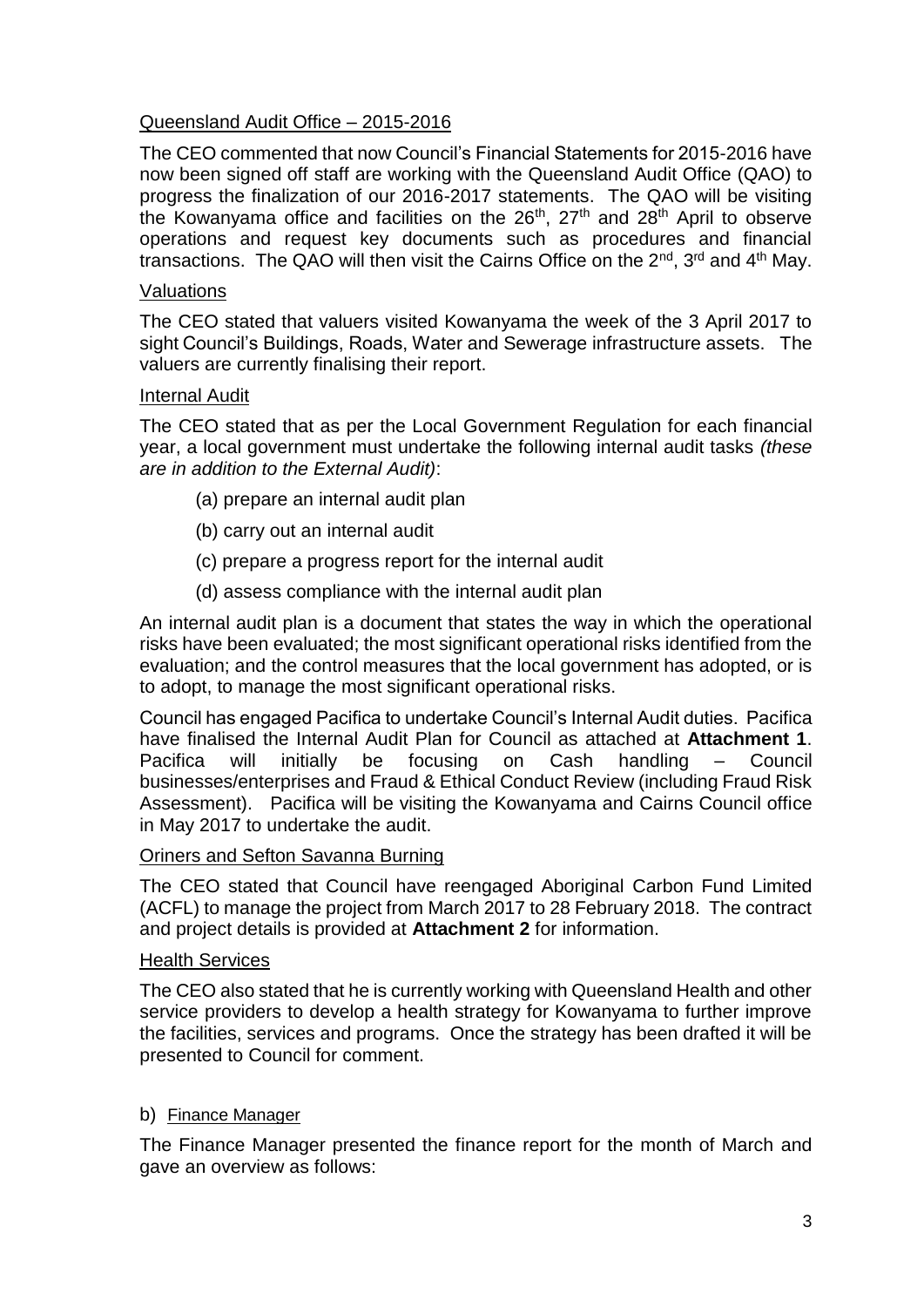- Budgeted (expected) income was \$22,985,560
- Our year to date actual income is \$18,414,549
- Our year to date budgeted (expected) expenditure was \$18,337,585
- Our year to date actual expenditure is \$14,554,355

Council discussed the recent press in regards to the 2015-2016 Financial Statements. Council stated that despite the negative reporting Council was comfortable with the recent progress made in the finance area and again commended the finance team for their achievements.

# **Action Item – CEO to progress a media policy**

# **Action Item – CEO to progress a debt collection policy**

**Action Item – CEO to present report on health services leases to June 2017 council meeting**

# **Action Item – CEO to work with local stakeholders to encourage purchasing products within the community**

# **Action Item – CEO to investigate the production of Kowanyama souvenirs to increase Council revenue and support local artists.**

CEO discussed current enterprises and potential development to increase efficiencies and improve community service provision.

Council discussed the need for the further development of recreational facilities and services for young people to increase community connectedness, reduce offending behaviours and increase council revenue. Council agreed to deliberate further as part of Operational Plan 2017/2018 discussions.

# **Council adjourned for lunch 11.58am – 12.10pm**